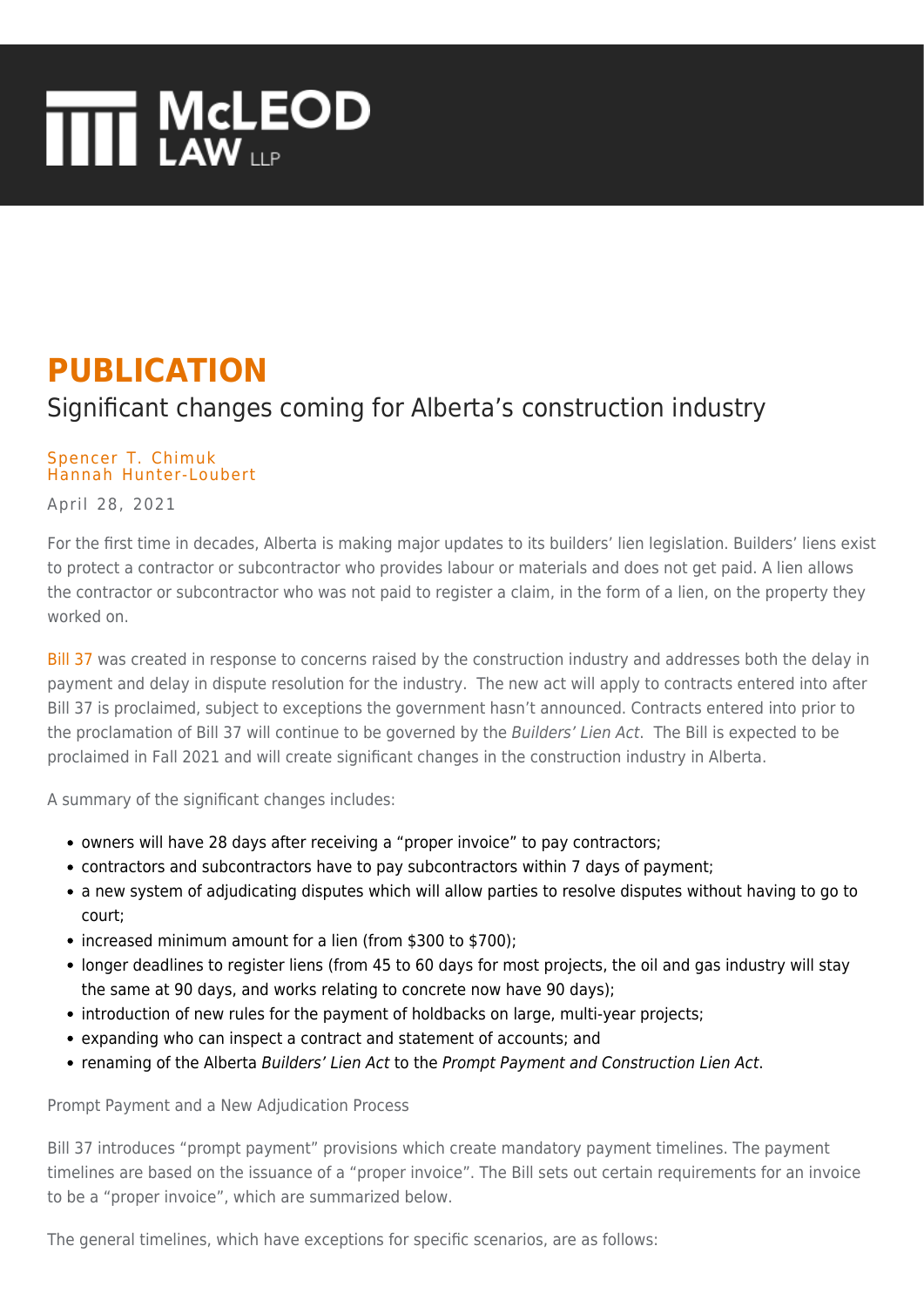(a) Owners will have 28 days after receiving a proper invoice to pay contractors, unless they dispute the amount within 14 days.

(b) Once paid, contractors have to pay subcontractors within 7 days, unless it disputes the amount within 35 days. If the contractor is not paid, it still has to pay a subcontractor within 35 days unless it gives the subcontractor notice of non-payment and undertakes to refer the matter to adjudication within 21 days of that notice.

(c) Once paid, subcontractors have to pay any subcontractors within 7 days, unless it disputes the amount within 42 days. If the subcontractor is not paid, it still has to pay the subcontractor within 42 days unless it gives the subcontractor notice of non-payment and undertakes to refer the matter to adjudication within 21 days of that notice.

The payment timelines tie into the introduction of a new system of adjudicating disputes. Under the new act, the government will introduce a Nominating Authority which nominates adjudicators. This adjudication system will allow parties to resolve disputes without having to go to court, which is usually expensive and takes a long time to reach a resolution.

Many of the specific details of the process for adjudication will be determined by regulations which have not yet been announced by the government.

#### Increased minimum for liens

Bill 37 increases the minimum amount of money that can be subject to a lien. Under the old act, a contractor or subcontractor who had not been paid for \$300 of work or materials could register a lien. Now a contractor or subcontractor will have to have \$700 of unpaid work or materials before they can register a lien.

#### Increased time to register a lien

Another change introduced by Bill 37 is an increase of the time to register a lien. For the construction industry, the timeline to register a lien will be increased from 45 days to 60 days. The timeline for the oil and gas industry will stay the same at 90 days. Bill 37 creates a new category for work done in relation to concrete. The timeline for registering a lien in this category will be 90 days, to account for the longer time it takes to allow concrete to cure.

#### Payment of holdbacks on large projects

Another key change in Bill 37 is the introduction of new rules for the payment of holdbacks on large, multi-year projects. Under the Builders' Lien Act, the owner is required to retain 10% of the total value of work done or materials furnished as a lien fund for the payment of liens. Under the new act, payments can be made: when the contract provides for annual or phased payments of the lien fund, there are no liens at the time of the payment, and the contract price is above a certain value, to be determined by the regulations.

#### Inspect contract

Bill 37 expands who may inspect a contract and statement of accounts from just lienholders to include a beneficiary of a trust and a contractor or subcontractor currently working on the project. A copy of the contract and/or statements of account must be provided within 6 days of a written request.

#### Issuing a "proper invoice"

The prompt payment process under the new act begins from issuing a "proper invoice". A "proper invoice" is a defined term under Bill 37. It is a written request for payment which must include the following information: (i)